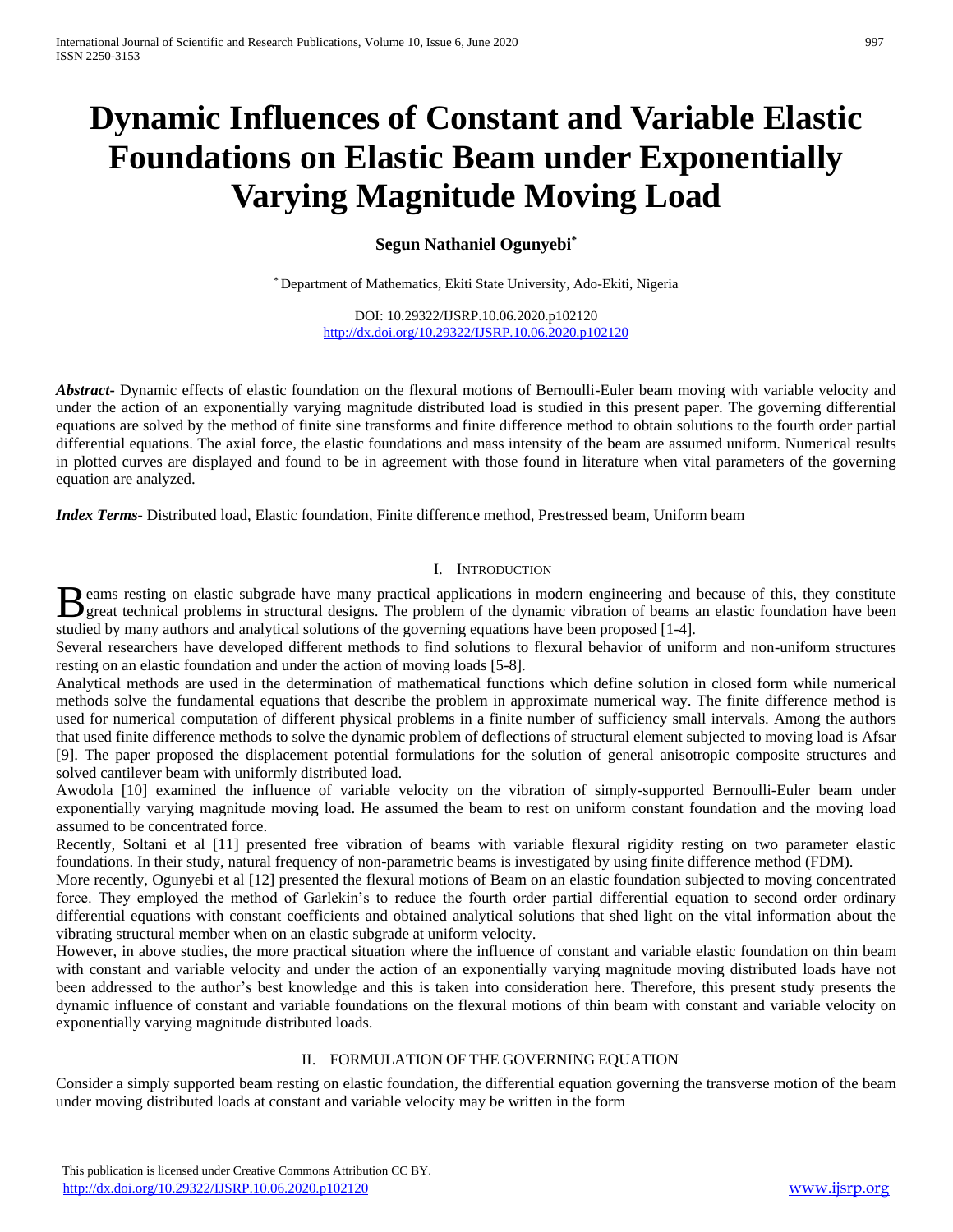International Journal of Scientific and Research Publications, Volume 10, Issue 6, June 2020 998 ISSN 2250-3153

$$
EI\frac{\partial^4 U(x,t)}{\partial x^4} + m\frac{\partial^2 U(x,t)}{\partial t^2} - N\frac{\partial^2 U(x,t)}{\partial x^2} + 2m\omega_n \frac{\partial U(x,t)}{\partial t} + FU(x,t) = q(x,t)
$$
 (1)

where EI is the flexural stiffness of the beam (E the Young modulus and I the moment of inertia of the cross section),  $m$  mas intensity,  $U(x,t)$  is the vertical response of the beam, N is the prestress,  $\omega_n$  is the circular frequency of the beam, F is the constant foundation,  $q(x,t)$  is the excitation acting on the beam, x is the coordinate axis along the beam and t is the time coordinate.

The boundary condition of the structure without loss of generality for the simply supported beam whose length *L* has the form  $U(0,t) = U(l,t) = 0$ (2)

$$
\frac{\partial^2}{\partial x^2} U(0,t) = \frac{\partial^2}{\partial x^2} U(l,t) = 0
$$
\n(3)

and the initial condition given as

$$
U(x,t) = \frac{\partial^2}{\partial t^2} U(x,t) = 0
$$
\n(4)

Adopting [10], the moving distributed load at constant velocity of the prestressed thin beam at constant foundation is given as  $q(x,t) = qH(x-ct)$ (5)

where  $q(t)$  is the variable magnitude of the load.

The Heaviside function  $H(x-ct)$  is defined as

$$
H(x-ct) = \begin{cases} 0, \text{ for } x < 0 \\ 1, \text{ for } x > 0 \end{cases}
$$
 (6)

with the properties

$$
\frac{d}{dx}H(x-ct) = \delta(x-ct)
$$
\n(7)

$$
f(x)H(x-ct) = \begin{cases} 0, \text{ for } x < ct \\ f(x), \text{ for } x \ge ct \end{cases}
$$
 (8)

where  $\delta(x-ct)$  represent the Dirac delta function and Heaviside function engineering function used to measure engineering applications which often involved function that are either "off" or "on".

In this study, an exponentially varying magnitude moving load  $q(t)$  is chosen to be of the form

$$
q(t) = q e^{2t} \tag{9}
$$

so that equation (5) becomes

$$
q(x,t) = q e^{2t} H(x-ct)
$$
\n<sup>(10)</sup>

## CASE I

In this section, the beam is assumed to be uniform that is the beam properties, Young modulus, the moment of inertia and the mass per In this section, the beam is assumed to be uniform that is the beam properties, Young modulus, the moment of merida a<br>unit length of the beam do not vary along the span of the beam. Substituting equation (10) into equatio

The beam is assumed to be uniform that is the beam properties, Young modulus, the moment of in the beam do not vary along the span of the beam. Substituting equation (10) into equation (1) one of 
$$
EI \frac{\partial^4 U(x,t)}{\partial x^4} + m \frac{\partial^2 U(x,t)}{\partial t^2} - N \frac{\partial^2 U(x,t)}{\partial x^2} + 2m\omega_n \frac{\partial U(x,t)}{\partial t} + FU(x,t)
$$

$$
= q e^{2t} H(x-ct)
$$
(11)

Equation (11) is a fourth order partial differential equation governing the prestressed uniform beam under exponentially varying magnitude distributed moving load with variable coefficients.

#### III. PROBLEM SOLUTION

The finite Fourier sine transforms is employed to solve the motion equation (11) that governs the problem of thin beam under moving exponentially distributed forces resting on constant elastic foundation at constant and variable velocity. This is given as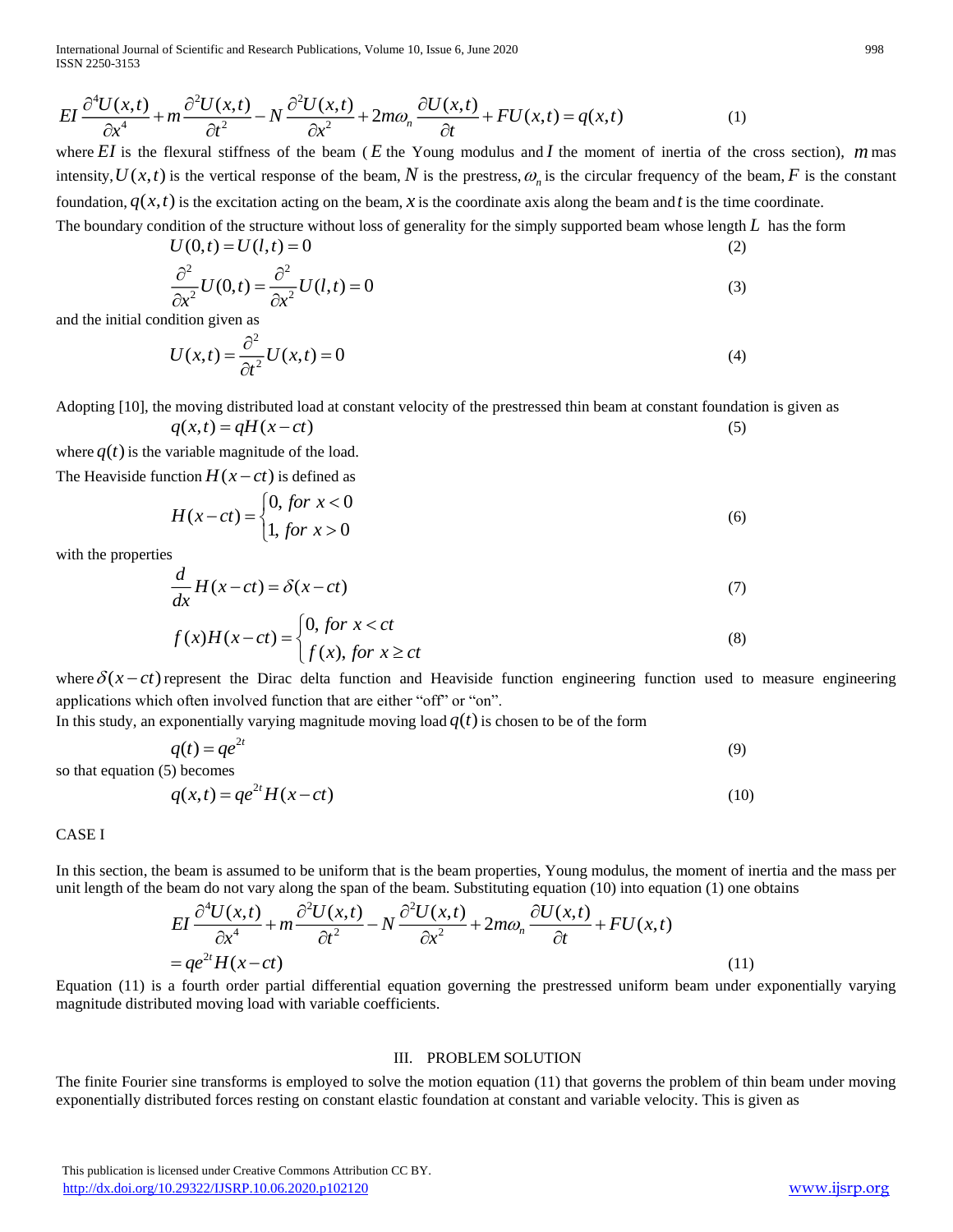International Journal of Scientific and Research Publications, Volume 10, Issue 6, June 2020 999 ISSN 2250-3153

$$
U(j,t) = \int_0^L U(x,t) \sin \frac{j\pi x}{L} dx
$$
\n(12)

with the inverse

$$
U(x,t) = \frac{2}{L} \sum_{j=1}^{\infty} U(j,t) \sin \frac{j\pi x}{L} dx
$$
\n(13)

in (2) and (3), one obtains

substituting equation (12) into equation (11), noting the properties of the Heaviside function and in conjunction with conditions given  
in (2) and (3), one obtains  

$$
\ddot{U}(j,t) + G_{j1}\dot{U}(j,t) + G_{j2}U(j,t) = G_{j3}e^{2t} \left[\cos \frac{j\pi x}{L} - \cos j\pi\right]
$$
(14)

where

$$
G_{j1} = \frac{2m\omega_n}{m}, G_{j2} = G_{j2a} - G_{j2b} + G_{j2c}
$$
  
\n
$$
G_{j2a} = \frac{EI}{m} \left(\frac{m\pi}{L}\right)^4, G_{j2b} = \frac{N}{m} \left(\frac{m\pi}{L}\right)^2, G_{j2c} = \frac{F_c}{m}
$$
  
\n
$$
G_{j3} = \frac{q}{m}
$$
\n(15)

Equation (14) is a second order ordinary differential equation. To solve equation (14), use is made of finite difference method. And to this end, the derivative of displacement of the prestressed structure resting on constant elastic foundation is given as

$$
\dot{U}(j,t) = \frac{U_{j+1} - U_{j-1}}{2h}
$$
\n(16)

and

$$
\ddot{U}(j,t) = \frac{U_{j+1} - 2U_j + U_{j-1}}{h^2} \tag{17}
$$

where  $h$  is the mesh size.

Substituting equations (16) and (17) into equation (14), and after rearrangements, one obtains

$$
U_{j+1} = \frac{1}{(2 + hG_{j1})} \Big[ H_m^* + U_{j-1}(G_{j1} - 2) + U_j (4 - 2h^2 G_{j2}) \Big]
$$
\n
$$
e^{2t} \Big[ \cos \frac{j\pi x}{g} - \cos j\pi \Big]
$$
\n(18)

where  $H_m^* = G_{j3}e^{2t} \left[ \cos \frac{j\pi x}{L} - \cos j\pi \right]$ *L*

and when equation (13) is considered in equation (**1**8), one obtains

$$
U(x,t) = \frac{2}{L} \sum_{j=1}^{\infty} \left\{ \frac{1}{(2 + hG_{j1})} \Big[ H_m^* + U_{j-1}(G_{j1} - 2) + U_j(4 - 2h^2 G_{j2}) \Big] \right\} \times \frac{\sin j\pi x}{L}
$$
(19)

which represents the response amplitude of the prestressed simply supported beam on variable exponentially moving distributed load on constant elastic foundation.

#### CASE II

In this section, a more practical situation where an elastic beam is resting on variable elastic foundation and traversed by moving distributed load on variable velocity is considered.

Thus, the thin beam under moving exponentially distributed forces resting on variable elastic foundation at variable velocity is given as

$$
= q e^{2t} H \left[ x - (x_n + \alpha \sin \omega_n t) \right]
$$
 (20)

where  $q(x,t)$  is the variable magnitude of the load sin  $\omega_n$  is the distance function which makes the velocity of the moving load a variable,  $x_n$  and  $\alpha$  are constant [12].

 This publication is licensed under Creative Commons Attribution CC BY. <http://dx.doi.org/10.29322/IJSRP.10.06.2020.p102120> [www.ijsrp.org](http://ijsrp.org/)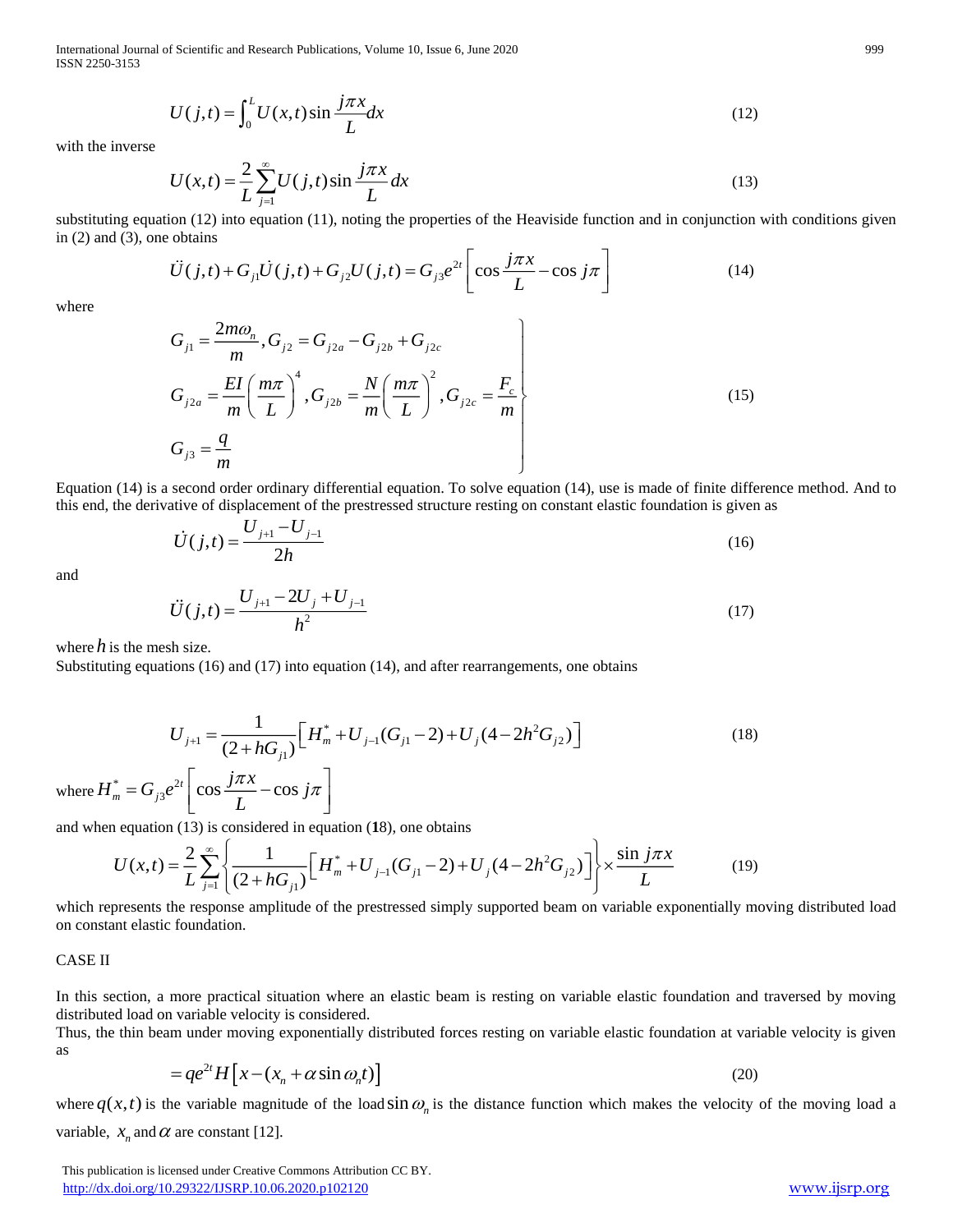International Journal of Scientific and Research Publications, Volume 10, Issue 6, June 2020 1000 1000 1000 1000 ISSN 2250-3153

The variable elastic foundation of the prismatic beam is given as  

$$
F(x,t) = F_y(4x - 3x^2 + x^3)
$$
(21)

where  $F_{\nu}$  is the variable foundation of the structure. To this end, the governing equation (1) is re-rewritten as

$$
EI\frac{\partial^4 U(x,t)}{\partial x^4} + m\frac{\partial^2 U(x,t)}{\partial t^2} - N\frac{\partial^2 U(x,t)}{\partial x^2} + 2m\omega_n \frac{\partial U(x,t)}{\partial t} + F_v(4x - 3x^2 + x^3)U(x,t)
$$
  
=  $qe^{2t}H[x - (x_n + \alpha \sin \omega_n t)]$  (22)

where all other parameters are as previously defined.

Equation (22) is similar to equation (11), and using similar approach as before, the solution to equation (22) is

$$
V_{j+1} = \frac{1}{(2 + hS_{m0})} \Big[ B_m^* + V_{j-1} (S_{m0} - 2) + V_j (4 - 2h^2 S_{m1}) \Big]
$$
(23)

where  $B_m^* = S_{m2}e^{2t} \cos \left[j\pi - (x_n + \alpha \sin \omega_n t)\right]$  $B_m^* = S_{m2}e^{2t}\cos\left(j\pi - (x_n + \alpha\sin\omega_n t)\right) - \cos j\pi$ and in view of equation (13), equation (23) becomes

$$
V(x,t) = \frac{2}{L} \sum_{j=1}^{\infty} \left\{ \frac{1}{(2 + hS_{m0})} \left[ B_m^* + V_{j-1}(S_{m0} - 2) + V_j(4 - 2h^2 S_{m1}) \right] \right\} \times \frac{\sin j \pi x}{L}
$$
(24)

which represents the response amplitude of the prestressed simply supported beam on variable exponentially moving distributed load on variable elastic foundation at variable velocity.

#### IV. NUMERICAL RESULTS AND DISCUSSION

This section presents the numerical results of the theoretical solution of the simply supported beam with variable velocity moving on exponentially varying magnitude distributed loads.

An elastic beam of length 12.192*m* has been considered. The value of the axial force varies between 0 and 30000000*N*, while the values of the foundation moduli varies between 0 and  $900000N/m^3$ .

Furthermore, the constant bending stiffness is  $6.068 \times 10^6$   $m^3$  /  $s^2$  and values  $h$ ,  $x_o$ ,  $\alpha$ ,  $\beta$  of are taken to be  $0.4m$ , 5.0, 0.2 and 8.0 respectively.

For various values of the axial force and foundation moduli, figures 1 to 5 show the deflection profile of the beam under the action of exponentially varying magnitude distributed load moving with variable velocity.

Figure1 and figure 2 display the deflection of axial force and foundation modulli on the prestressed simply supported beam with constant velocity respectively. The graphs show that the response amplitude decreases as the value of the axial force and foundation moduli increases. The influences of the variable velocity on the transverse displacement of the simply supported uniform beam displayed in figure3 and figure 4 respectively show that an increase in the value of the axial force and foundation moduli decrease the deflection of the beam under the action of exponentially varying magnitude distributed load moving with variable velocity.



Figure 1: Deflection of simply supported beam at different values of axial force Nc and fixed value of foundation moduli moving with constant velocity.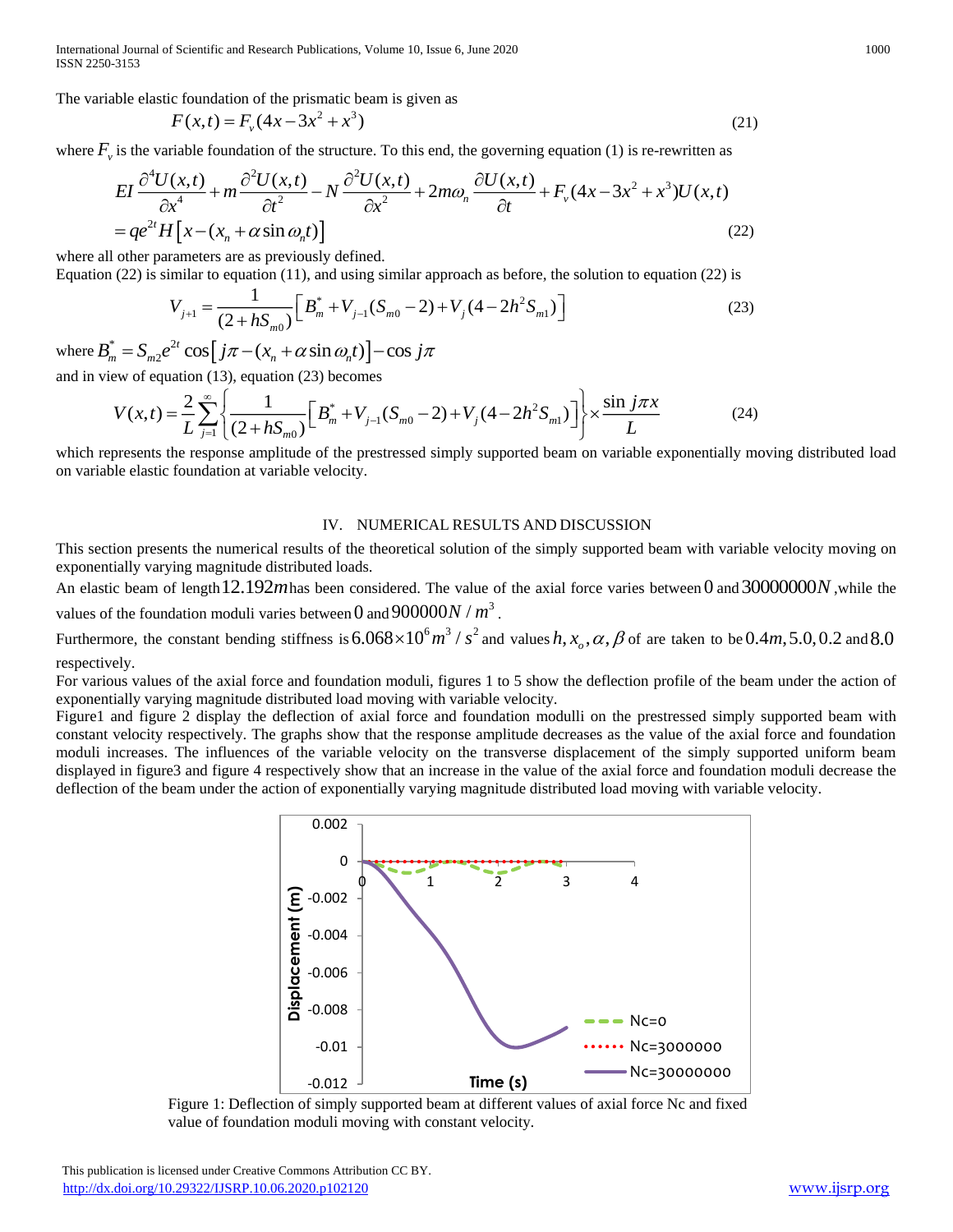

Figure 2: Deflection of simply supported beam at different values of foundation moduli Fc and fixed value of axial force moving with constant velocity.



Figure 3: Deflection of simply supported beam at different values of axial force Nv and fixed value of foundation moduli moving with variable velocity.



Figure 4: Deflection of simply supported beam at different values of foundation moduli Fv and fixed value of axial force moving with variable velocity.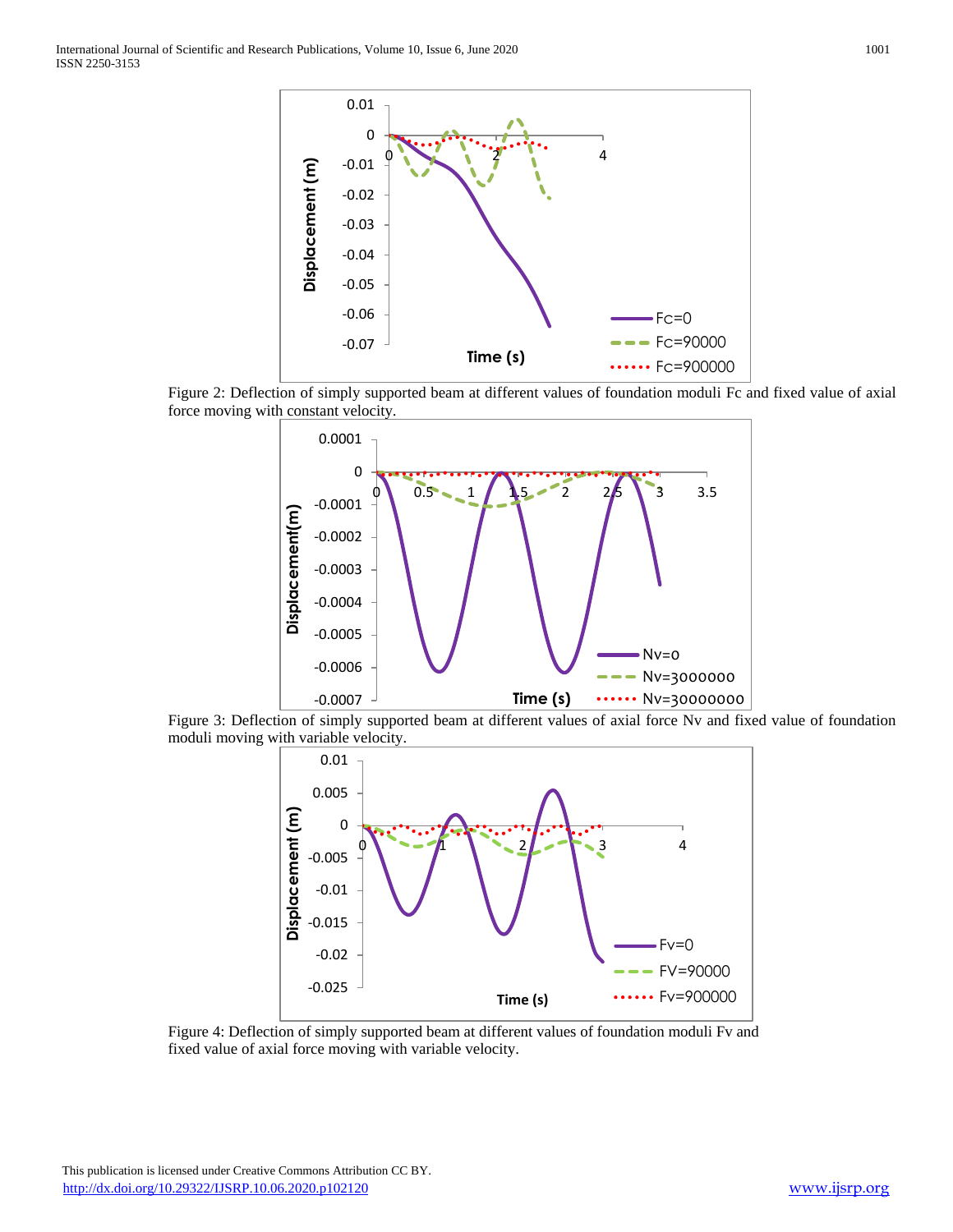

Figure 5: Comparison of deflection of simply supported uniform beam under the action of exponentially varying magnitude distributed load due to constant and variable velocity.

Finally, figure 5 compares the deflection profiles of the constant and variable foundation for a simply supported beam for fixed values of N and K, the response amplitude of a variable foundation is greater than that of a constant foundation problem.

### V. CONCLUSION

The flexural behavior of the uniform beam resting on constant and variable elastic foundation under the action of exponentially varying magnitude distributed load moving with constant and variable velocity is examined in this paper. The deflection profile provides a better understanding of the simply supported beam and in addition the possibility of the resonance condition. From the numerical results, it can be clearly see that the presence of elastic foundation and axial force have influences on the dynamic deflection of the beam and this is more noticeable in the case of variable foundation problem at variable velocity. This result is a source of basis for a dependable engineering design for transport and construction engineers.

#### **REFERENCES**

- [1] James M. L., Smith G. M., J. C Wolford, and P. W Whaley, *Vibration of Mechanical and Structural systems*. Harper Collins College Publishers, 1994.
- [2] R.W. Clough and J. Penzien, *Dynamics of Structures.* McGraw-Hill, 1993.
- [3] M. Eisenberger, D. Z. Yankelevsky, and J. Clastonic (1986), "Stability of beams on elastic foundation". *Computers & Structures*, Vol. 24, No. 1, pp. 135-139.
- [4] F. Miyahara, and J. G. Ergatoudis, (1976), "Matrix analysis of structure-foundation interaction", *Journal of the Structural Division*, Vol. 102, No. 1, pp. 135-139.
- [5] M. R. Shadnam, M. Mofid and J. E. Akin (2001), "On the Dynamic response of rectangular plate with moving mass", *Thin-walled Structures*, Vol. 39, pp. 797-806.
- [6] C. Omer and Y. Aitung, (2006), "Large deflection static analysis of rectangular plates on two parameter elastic foundations", *International Journal of science and Technology,* Vol.1, No.1, pp. 43-50.
- [7] E. Saving, (2001), "Dynamic amplification factor and response spectrum for the evaluation of vibration of beams under successive moving loads", *Sound and Vibratio,* Vol. 248 No. 2, 267-288.
- [8] J. Wu, (2006), "Vibration analysis of a portal frame under the action of a moving distributed mass using moving mass element", *Int. Jour. for Numerical Methods in Engineering,* Vol. 62, pp. 2028 – 2052.
- [9] A. M. Afsar, S. K. Deb Nath, S. R. Ahmed, and J. L. Song, (2008) "Displacement potential based finite difference solution to elastic field in a cantilever beam of orthotropic composite," *Mechanics of Advanced Materials and Structures*, Vol. 15, No. 5, pp. 386–399.
- [10] T. O. Awodola, (2007), "Variable velocity influence on the vibration of Simply supported Bernoulli-Euler beam under exponentially varying magnitude moving load", *Journal of Mathematics and Statistics*, Vol.3, No.4, 228-232.
- [11] M. Soltani, A. Sistani, and B. Asgarian, (2016), "Free vibration analysis of beams with flexural rigidity resting on one or two parameter elastic foundations using finite difference method" *The 2016 Structures Congress (Structures16)*. Jeju Island, Korea, August 28 - September 1.
- [12] S. N. Ogunyebi, A. Adedowole, T. O. Ogunlade and A.A Oyedele, (2020), "Flexural motions of Beams on an elastic foundation subjected to moving concentrated force", International Journal of Engineering and Advanced technology, Vol. 9, No. 3, 2773-3779.
- [13] B. Omolofe and S. N Ogunyebi, (2016), "Dynamic characteristics of a rotating Timoshenko Beam subjected to a variable magnitude load travelling at varying speed, *J. KSIAM.* Vol. 20, No.1, 17–35.